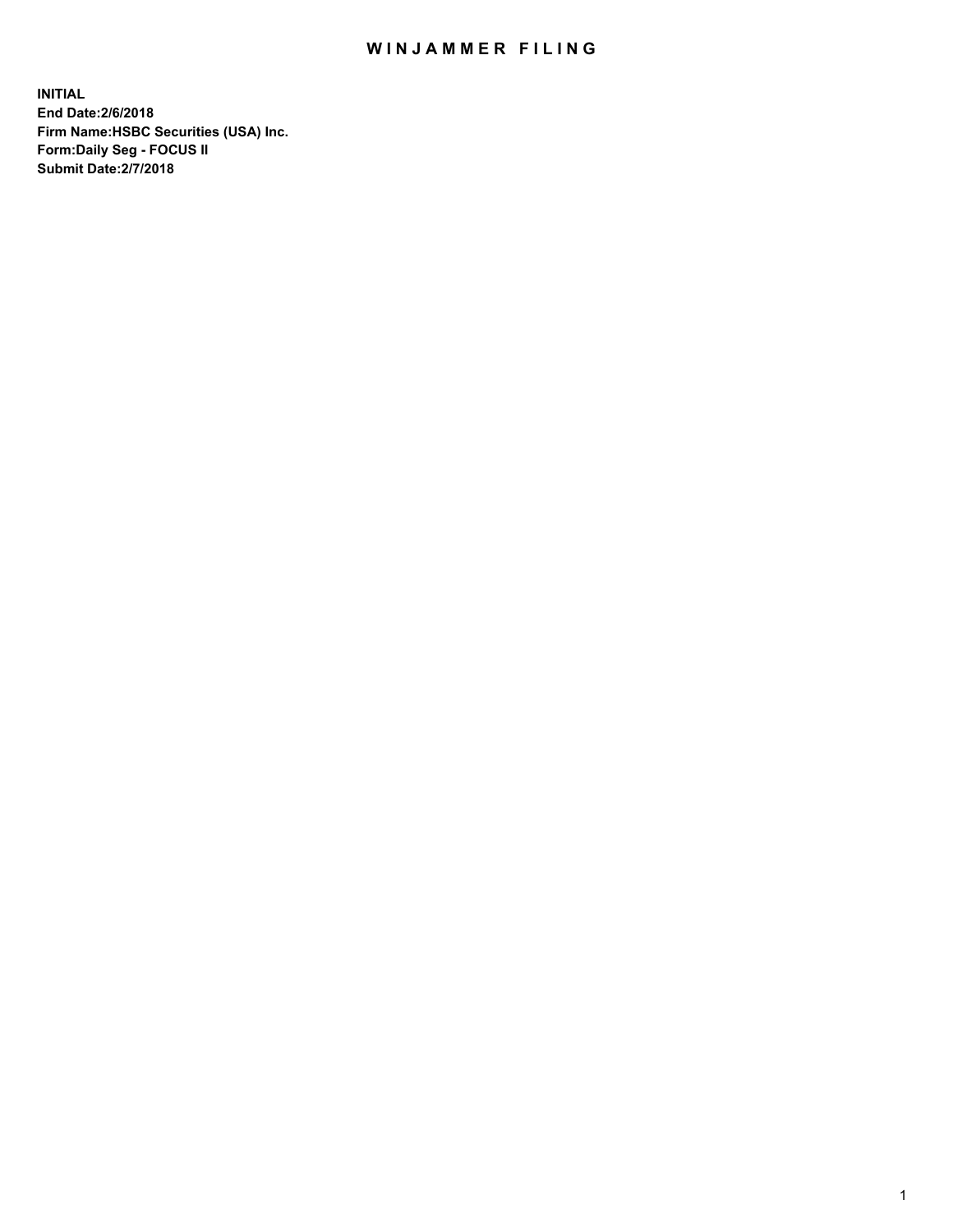## **INITIAL End Date:2/6/2018 Firm Name:HSBC Securities (USA) Inc. Form:Daily Seg - FOCUS II Submit Date:2/7/2018 Daily Segregation - Cover Page**

| Name of Company<br><b>Contact Name</b><br><b>Contact Phone Number</b><br><b>Contact Email Address</b>                                                                                                                                                                                                                         | <b>HSBC Securities (USA) Inc.</b><br><b>Michael Vacca</b><br>212-525-7951<br>michael.vacca@us.hsbc.com |
|-------------------------------------------------------------------------------------------------------------------------------------------------------------------------------------------------------------------------------------------------------------------------------------------------------------------------------|--------------------------------------------------------------------------------------------------------|
| FCM's Customer Segregated Funds Residual Interest Target (choose one):<br>a. Minimum dollar amount: ; or<br>b. Minimum percentage of customer segregated funds required:%; or<br>c. Dollar amount range between: and; or<br>d. Percentage range of customer segregated funds required between: % and %.                       | 98,000,000<br><u>0</u><br><u>00</u><br>00                                                              |
| FCM's Customer Secured Amount Funds Residual Interest Target (choose one):<br>a. Minimum dollar amount: ; or<br>b. Minimum percentage of customer secured funds required:%; or<br>c. Dollar amount range between: and; or<br>d. Percentage range of customer secured funds required between: % and %.                         | 25,000,000<br><u>0</u><br><u>00</u><br>00                                                              |
| FCM's Cleared Swaps Customer Collateral Residual Interest Target (choose one):<br>a. Minimum dollar amount: ; or<br>b. Minimum percentage of cleared swaps customer collateral required:%; or<br>c. Dollar amount range between: and; or<br>d. Percentage range of cleared swaps customer collateral required between:% and%. | 122,000,000<br><u>0</u><br><u>00</u><br><u>00</u>                                                      |

Attach supporting documents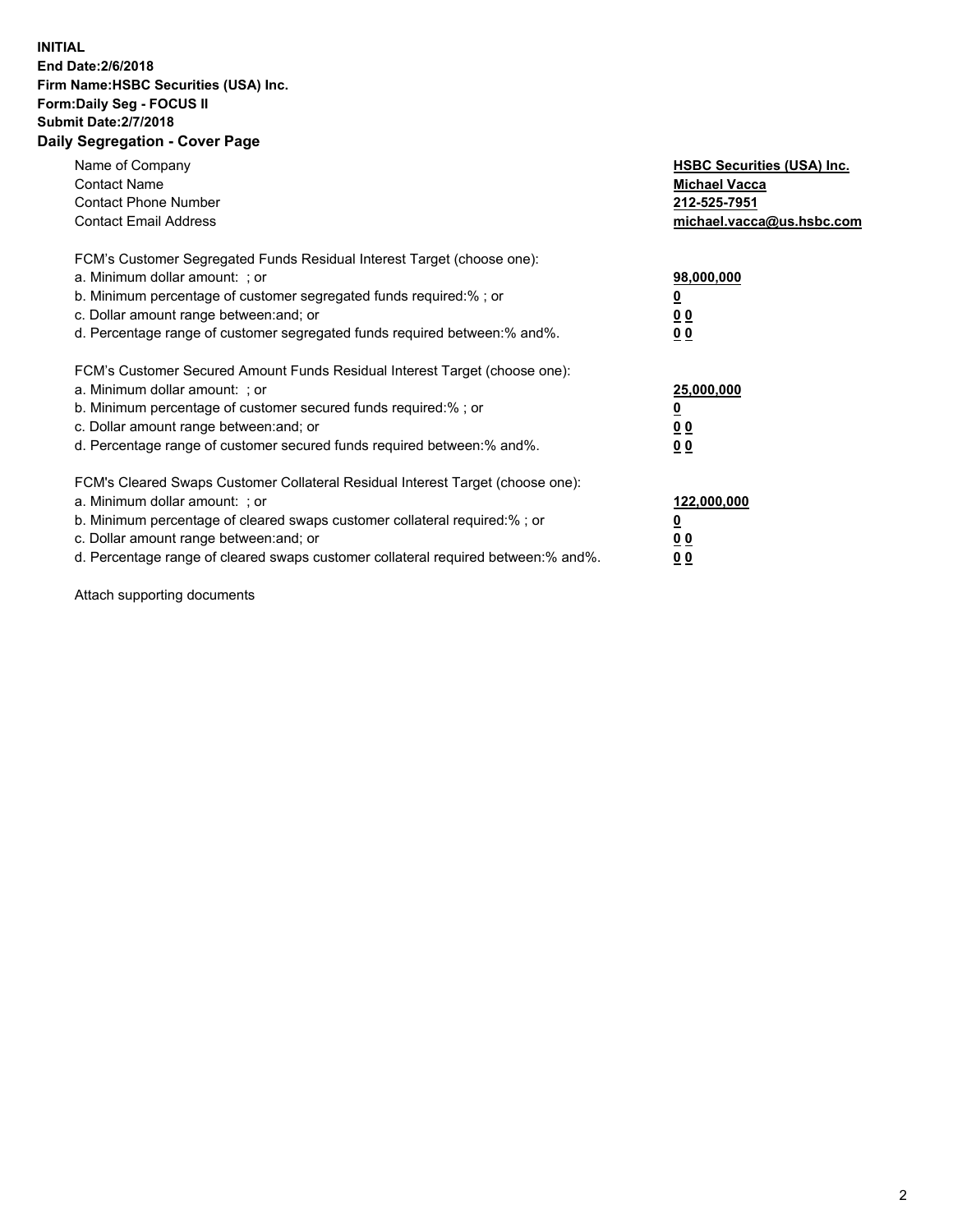**INITIAL End Date:2/6/2018 Firm Name:HSBC Securities (USA) Inc. Form:Daily Seg - FOCUS II Submit Date:2/7/2018 Daily Segregation - Secured Amounts** Foreign Futures and Foreign Options Secured Amounts Amount required to be set aside pursuant to law, rule or regulation of a foreign government or a rule of a self-regulatory organization authorized thereunder **0** [7305] 1. Net ledger balance - Foreign Futures and Foreign Option Trading - All Customers A. Cash **37,471,170** [7315] B. Securities (at market) **93,707,168** [7317] 2. Net unrealized profit (loss) in open futures contracts traded on a foreign board of trade **3,313,654** [7325] 3. Exchange traded options a. Market value of open option contracts purchased on a foreign board of trade **0** [7335] b. Market value of open contracts granted (sold) on a foreign board of trade **0** [7337] 4. Net equity (deficit) (add lines 1. 2. and 3.) **134,491,992** [7345] 5. Account liquidating to a deficit and account with a debit balances - gross amount **5,421,842** [7351] Less: amount offset by customer owned securities **-5,420,432** [7352] **1,410** [7354] 6. Amount required to be set aside as the secured amount - Net Liquidating Equity Method (add lines 4 and 5) **134,493,402** [7355] 7. Greater of amount required to be set aside pursuant to foreign jurisdiction (above) or line 6. **134,493,402** [7360] FUNDS DEPOSITED IN SEPARATE REGULATION 30.7 ACCOUNTS 1. Cash in banks A. Banks located in the United States **45,911,535** [7500] B. Other banks qualified under Regulation 30.7 **0** [7520] **45,911,535** [7530] 2. Securities A. In safekeeping with banks located in the United States **30,790,317** [7540] B. In safekeeping with other banks qualified under Regulation 30.7 **0** [7560] **30,790,317** [7570] 3. Equities with registered futures commission merchants A. Cash **0** [7580] B. Securities **0** [7590] C. Unrealized gain (loss) on open futures contracts **0** [7600] D. Value of long option contracts **0** [7610] E. Value of short option contracts **0** [7615] **0** [7620] 4. Amounts held by clearing organizations of foreign boards of trade A. Cash **0** [7640] B. Securities **0** [7650] C. Amount due to (from) clearing organization - daily variation **0** [7660] D. Value of long option contracts **0** [7670] E. Value of short option contracts **0** [7675] **0** [7680] 5. Amounts held by members of foreign boards of trade A. Cash **31,919,415** [7700] B. Securities **62,916,851** [7710] C. Unrealized gain (loss) on open futures contracts **3,313,654** [7720] D. Value of long option contracts **0** [7730] E. Value of short option contracts **0** [7735] **98,149,920** [7740] 6. Amounts with other depositories designated by a foreign board of trade **0** [7760] 7. Segregated funds on hand **0** [7765] 8. Total funds in separate section 30.7 accounts **174,851,772** [7770] 9. Excess (deficiency) Set Aside for Secured Amount (subtract line 7 Secured Statement Page 1 from Line 8) **40,358,370** [7380] 10. Management Target Amount for Excess funds in separate section 30.7 accounts **25,000,000** [7780] 11. Excess (deficiency) funds in separate 30.7 accounts over (under) Management Target **15,358,370** [7785]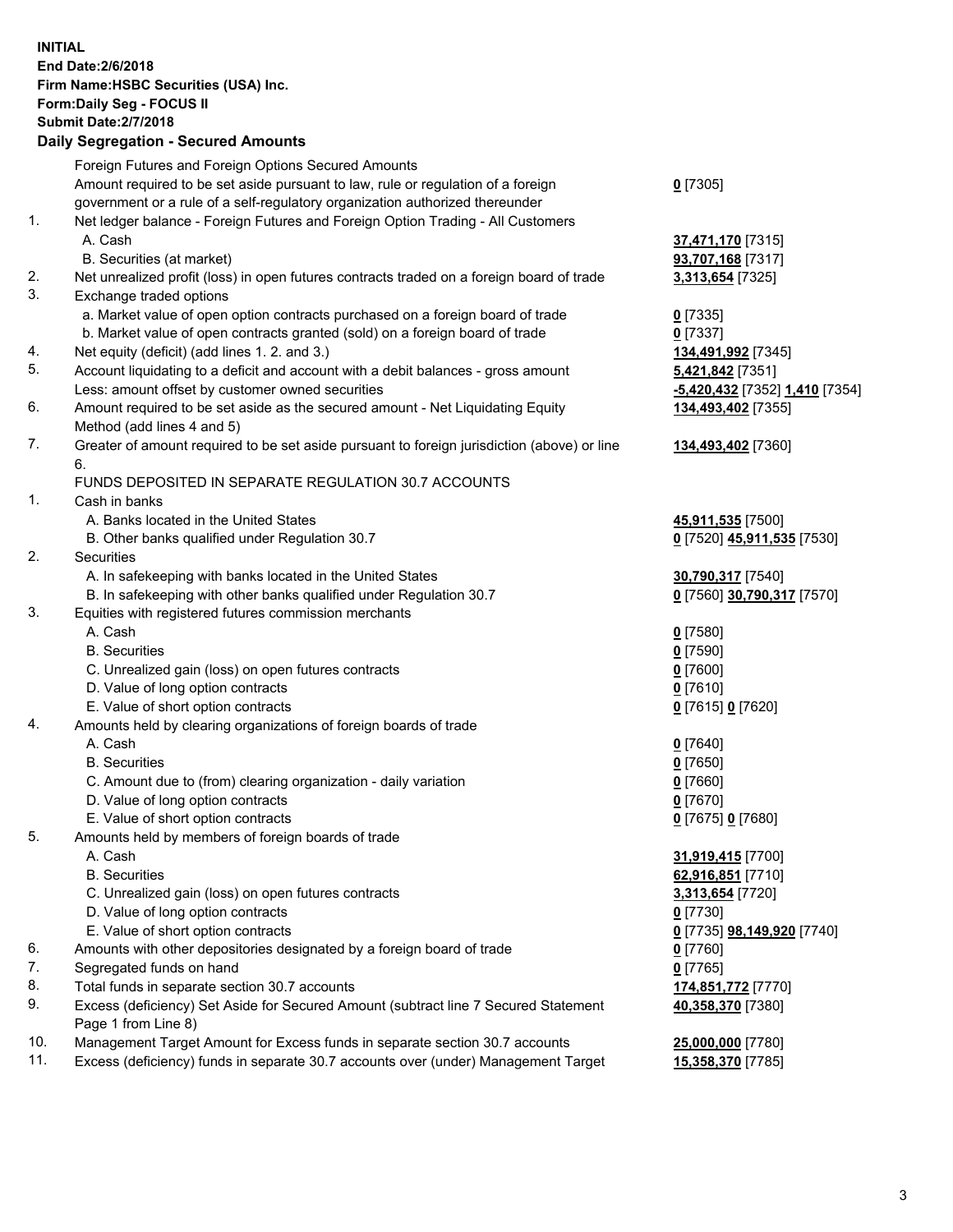| <b>INITIAL</b>                                                            | End Date: 2/6/2018<br>Firm Name: HSBC Securities (USA) Inc.<br>Form: Daily Seg - FOCUS II                     |                                                   |  |  |
|---------------------------------------------------------------------------|---------------------------------------------------------------------------------------------------------------|---------------------------------------------------|--|--|
| <b>Submit Date: 2/7/2018</b><br>Daily Segregation - Segregation Statement |                                                                                                               |                                                   |  |  |
|                                                                           |                                                                                                               |                                                   |  |  |
| 1.                                                                        | SEGREGATION REQUIREMENTS (Section 4d(2) of the CEAct)                                                         |                                                   |  |  |
|                                                                           | Net ledger balance<br>A. Cash                                                                                 |                                                   |  |  |
|                                                                           | B. Securities (at market)                                                                                     | <u>415,723,534</u> [7010]<br>1,005,517,899 [7020] |  |  |
| 2.                                                                        |                                                                                                               |                                                   |  |  |
| 3.                                                                        | Net unrealized profit (loss) in open futures contracts traded on a contract market<br>Exchange traded options | 303,589,407 [7030]                                |  |  |
|                                                                           | A. Add market value of open option contracts purchased on a contract market                                   | 110,809,417 [7032]                                |  |  |
|                                                                           | B. Deduct market value of open option contracts granted (sold) on a contract market                           | -63,394,191 [7033]                                |  |  |
| 4.                                                                        | Net equity (deficit) (add lines 1, 2 and 3)                                                                   | 1,772,246,066 [7040]                              |  |  |
| 5.                                                                        | Accounts liquidating to a deficit and accounts with                                                           |                                                   |  |  |
|                                                                           | debit balances - gross amount                                                                                 | 33,651,238 [7045]                                 |  |  |
|                                                                           | Less: amount offset by customer securities                                                                    | -33,651,238 [7047] 0 [7050]                       |  |  |
| 6.                                                                        | Amount required to be segregated (add lines 4 and 5)                                                          | 1,772,246,066 [7060]                              |  |  |
|                                                                           | FUNDS IN SEGREGATED ACCOUNTS                                                                                  |                                                   |  |  |
| 7.                                                                        | Deposited in segregated funds bank accounts                                                                   |                                                   |  |  |
|                                                                           | A. Cash                                                                                                       | 38,644,838 [7070]                                 |  |  |
|                                                                           | B. Securities representing investments of customers' funds (at market)                                        | $0$ [7080]                                        |  |  |
|                                                                           | C. Securities held for particular customers or option customers in lieu of cash (at                           | 220,934,167 [7090]                                |  |  |
|                                                                           | market)                                                                                                       |                                                   |  |  |
| 8.                                                                        | Margins on deposit with derivatives clearing organizations of contract markets                                |                                                   |  |  |
|                                                                           | A. Cash                                                                                                       | 571,820,065 [7100]                                |  |  |
|                                                                           | B. Securities representing investments of customers' funds (at market)                                        | 0 [7110]                                          |  |  |
|                                                                           | C. Securities held for particular customers or option customers in lieu of cash (at                           | 769,704,142 [7120]                                |  |  |
|                                                                           | market)                                                                                                       |                                                   |  |  |
| 9.                                                                        | Net settlement from (to) derivatives clearing organizations of contract markets                               | 223,474,919 [7130]                                |  |  |
| 10.                                                                       | Exchange traded options                                                                                       |                                                   |  |  |
|                                                                           | A. Value of open long option contracts                                                                        | 110,809,417 [7132]                                |  |  |
|                                                                           | B. Value of open short option contracts                                                                       | -63,394,191 [7133]                                |  |  |
| 11.                                                                       | Net equities with other FCMs                                                                                  |                                                   |  |  |
|                                                                           | A. Net liquidating equity                                                                                     | 9,968,418 [7140]                                  |  |  |
|                                                                           | B. Securities representing investments of customers' funds (at market)                                        | $0$ [7160]                                        |  |  |
|                                                                           | C. Securities held for particular customers or option customers in lieu of cash (at                           | $0$ [7170]                                        |  |  |
|                                                                           | market)                                                                                                       |                                                   |  |  |
| 12.                                                                       | Segregated funds on hand                                                                                      | 14,879,590 [7150]                                 |  |  |
| 13.                                                                       | Total amount in segregation (add lines 7 through 12)                                                          | 1,896,841,365 [7180]                              |  |  |
| 14.                                                                       | Excess (deficiency) funds in segregation (subtract line 6 from line 13)                                       | 124,595,299 [7190]                                |  |  |
| 15.                                                                       | Management Target Amount for Excess funds in segregation                                                      | <u>98,000,000</u> [7194]                          |  |  |

16. Excess (deficiency) funds in segregation over (under) Management Target Amount Excess

**26,595,299** [7198]